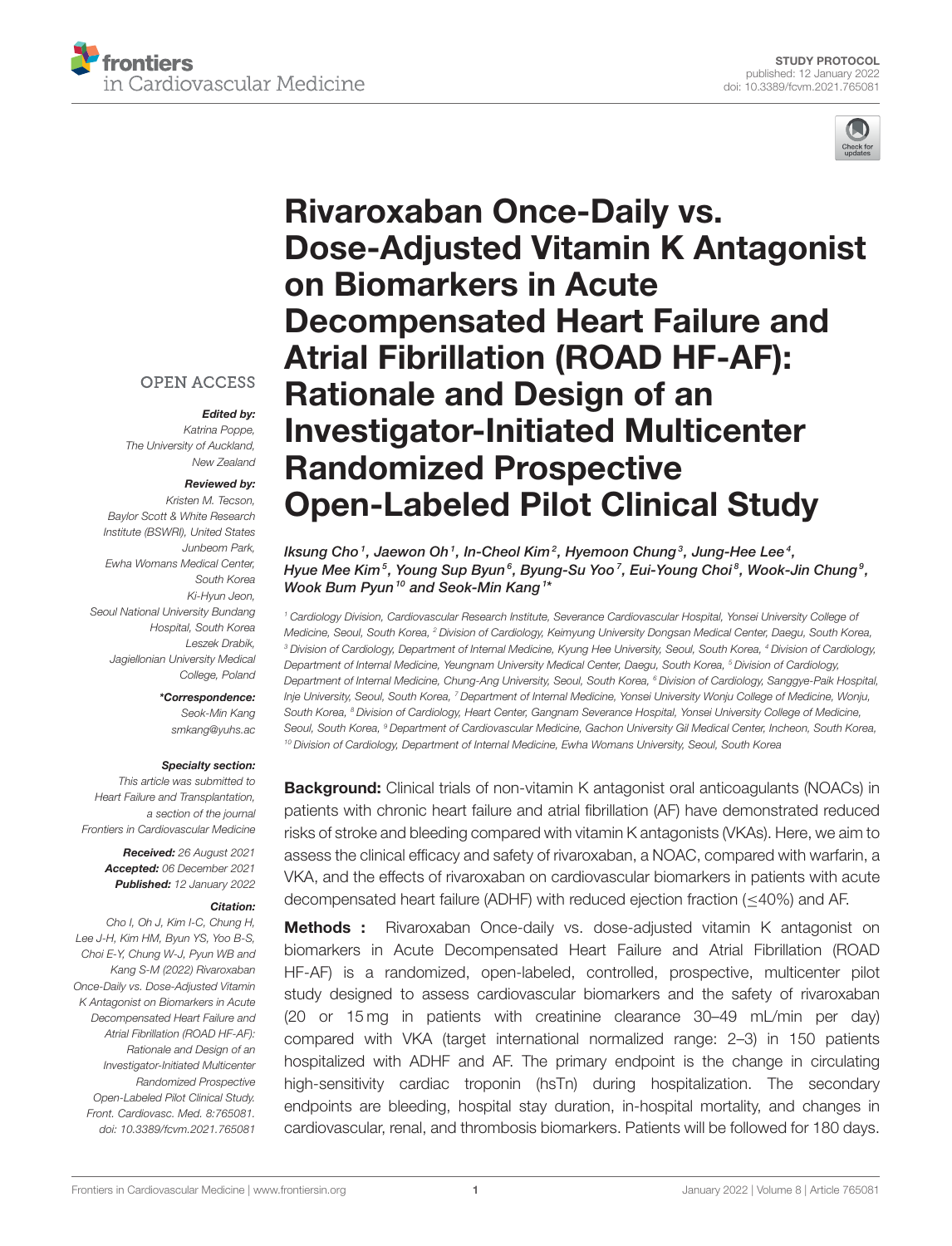**Conclusion:** We hypothesize that rivaroxaban will reduce myocardial injury and hemodynamic stress, as reflected by the biomarker status, within 72 h in patients with ADHF and AF, compared with VKA. We hope to facilitate future biomarker-based, large-scale outcome trials using NOACs in patients with ADHF and AF, based on the results of this multicenter, randomized, controlled study.

Keywords: rivaroxaban, acute decompensated heart failure, atrial fibrillation, vitamin K antagonist (VKA), biomarker

## INTRODUCTION

The prevalence of heart failure (HF) is rapidly increasing and is the leading cause of hospitalization in people aged over 65 years in developed countries [\(1,](#page-7-0) [2\)](#page-7-1). Acute decompensated heart failure (ADHF) is a significant public health issue due to the substantial morbidity and mortality rates, including a high hospital readmission rate. Hypercoagulability is suggested as a risk factor for poor outcomes in patients with ADHF. For example, in a community-based study in the United States, ischemic stroke incidence was significantly higher in patients with HF than in the general population in the first 30 days after HF diagnosis and remained high during a 5-year follow-up [\(3\)](#page-7-2). The prevalence of atrial fibrillation (AF) in patients with HF is high, and AF is the main factor driving the high incidence of thromboembolic events [\(4\)](#page-7-3). Furthermore, comorbidities and factors that increase the risk of thromboembolic events in patients with AF, including old age, coronary artery disease, hypertension, and diabetes, are common in patients with both compensated and decompensated HF [\(5\)](#page-7-4). Therefore, optimal anticoagulation is a potential strategy to improve outcomes in patients with ADHF.

Traditionally, vitamin K antagonists (VKAs), such as warfarin, are recommended to reduce thromboembolic event risk in patients with AF and HF. However, VKAs are limited by their interactions with other drugs and diet. Importantly, drug levels are influenced by the worsening renal function, liver congestion, and hemodynamic alterations observed in patients with ADHF. Non-vitamin K antagonist oral anticoagulants (NOACs), including rivaroxaban, apixaban, dabigatran, and edoxaban, are alternatives to VKAs, and they have demonstrated improved efficacy for stroke prevention and safety compared with VKAs in patients with HF and AF [\(6,](#page-7-5) [7\)](#page-7-6). The benefits of NOACs compared with VKAs include fewer food and drug interactions and fixed dosing. Recently, the inhibition of thrombin generation has been suggested as a potential benefit of NOACs, especially rivaroxaban [\(8,](#page-7-7) [9\)](#page-7-8). Thrombin is a key component in the coagulation pathway, and it enhances platelet activation and aggregation; thus, direct inhibition of the common pathway by antithrombotic therapy may mitigate ongoing myocardial injury in patients with ADHF [\(9\)](#page-7-8). A posthoc analysis of the COMMANDER HF trial demonstrated that 2.5 mg rivaroxaban twice daily significantly reduced stroke or transient ischemic attack (TIA) rate compared with placebo in chronic HF patients with coronary artery disease and sinus rhythm following recent worsening episodes [\(10\)](#page-7-9). However, the clinical efficacy and safety of rivaroxaban in patients with ADHF and AF are unknown.

In patients with ADHF, biomarker analysis is utilized for accurate diagnosis and prognostication. Furthermore, biomarkers can provide valuable information on the pathophysiology of ADHF and the mechanism underlying the treatment effects [\(11\)](#page-7-10). Therefore, it would be reasonable and informative to assess the potential benefits of rivaroxaban on myocardial and renal damage compared with VKAs, using surrogate biomarkers in hospitalized patients with ADHF and AF, in addition to the clinical efficacy and safety outcomes. In patients with ADHF, numerous cardiovascular biomarkers can be used to reflect hemodynamic stress and myocardial injury resulting from inflammation, neurohormonal and endothelial dysfunction, and microvascular thrombosis [\(11\)](#page-7-10). Recently, highsensitive troponin (hsTn) has emerged as a novel prognostic marker in patients with ADHF [\(12\)](#page-7-11). Coronary microvascular dysfunction has been reported to be correlated with hsTn in patients with non-ischemic HF [\(13\)](#page-7-12). In a sub-study of the RELAX-AHF trial, an increase in hsTn was related to poor clinical outcomes in patients with ADHF [\(14\)](#page-7-13). Additionally, posthoc analyses of the Val-HeFT and GISSI-HF trials demonstrated the clinical importance of ongoing myocardial injury in patients with HF [\(15\)](#page-7-14). Specifically, increased plasma hsTn level was predictive of an increased risk of all-cause mortality in patients with HF. Therefore, ongoing myocardial injury, reflected by elevated plasma hsTn level, is a substantial risk factor for patients with ADHF, and this may be related to microvascular thrombosis. However, evidence demonstrating the benefit of antithrombotic therapy with direct factor Xa inhibition in patients with ADHF is lacking. Therefore, in the Rivaroxaban Once-daily vs. dose-adjusted vitamin K antagonist on the biomarkers in Acute Decompensated Heart Failure and Atrial Fibrillation (ROAD HF-AF) study, we will examine the potential beneficial effects of rivaroxaban vs. warfarin in patients with ADHF with reduced ejection fraction (EF) and AF.

## STUDY DESIGN

## Overall Design and Ethics Approval

ROAD HF-AF is a prospective, multicenter, randomized, parallel-group, open-label exploratory study designed to assess the efficacy and safety of rivaroxaban compared with warfarin using the change in surrogate biomarkers in patients with ADHF and AF (**[Figure 1](#page-2-0)**). Patients will be followed during and after hospitalization for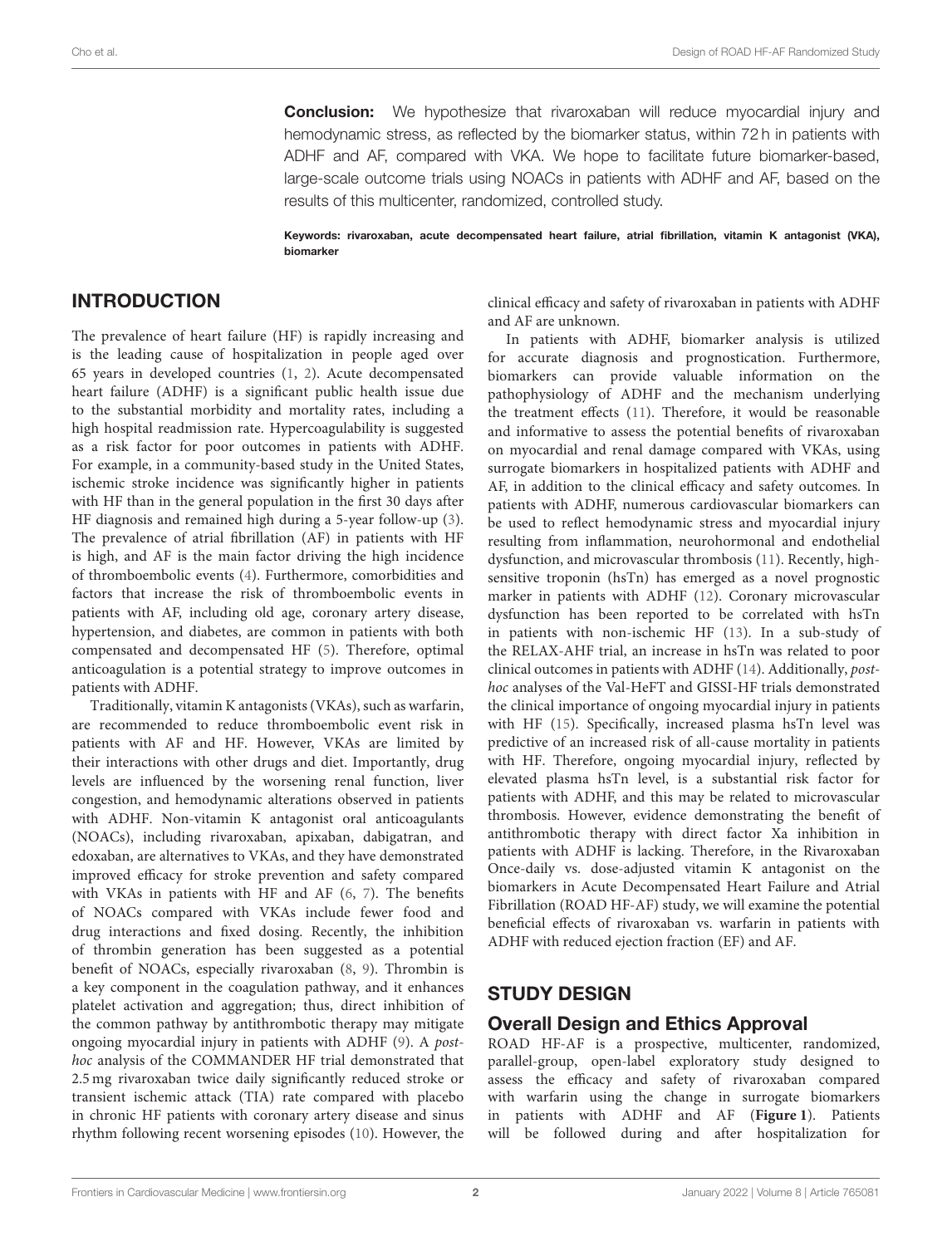

<span id="page-2-0"></span>6 months. The study will be conducted in accordance with the International Conference on Harmonization Good Clinical Practice guidelines and principles in the Declaration of Helsinki. Written informed consent will be obtained from patients before study entry. The study has been approved by the institutional review board of each participating center (No. 4-2017-0776). The study is sponsored by Bayer Pharma (Berlin, Germany) and registered at clinicaltrials.gov (NCT03490994).

# Objectives and Endpoints

The primary study objective is the maximum change in the hsTn level over 72 h from admission following treatment (**[Table 1](#page-2-1)**). The maximum change in hsTn is defined as the greatest change from the natural log-transformed baseline hsTn value to the natural log-transformed peak hsTn value during hospitalization. The secondary objectives are the: (1) change in the hsTn level 30 and 180 days after treatment with rivaroxaban or warfarin [target international normalized ratio (INR): 2–3]; (2) change in D-dimer level during and after hospitalization as a thrombogenicity marker; (3) change in other biomarkers of cardiac fibrosis [soluble ST2 (sST2) and galectin-3], renal injury [cystatin C, neutrophil gelatinaseassociated lipocalin (NGAL), and N-acetyl-β-D-glucosaminidase (NAG)], and thrombogenicity [thrombin–antithrombin (TAT) complex and plasminogen activator inhibitor type 1 (PAI-1)], hs-CRP, and NT-proBNP during and after hospitalization; (4) incidence and rate of major bleeding according to the International Society on Thrombosis and Haemostasis criteria [\(16\)](#page-7-15) (e.g., bleeding causing a decrease in hemoglobin level of  $\geq$ 2 g/dL; bleeding leading to transfusion; symptomatic bleeding in critical areas including intracranial, intraspinal,

## <span id="page-2-1"></span>TABLE 1 | Study endpoints.

## Primary endpoint

• Change in hsTn over 72 h from admission after treated with rivaroxaban or warfarin

## Secondary endpoint

- Change in hsTn from the baseline following hospitalization and 30 and 180 days after treatment with rivaroxaban or warfarin
- Change in D-dimer from the baseline during and after hospitalization (Days 2, 4, and 7 or discharge, and 30 and 180 days after discharge)
- Change in other biomarkers, including TAT complex, PAI-1, hs-CRP, NT-proBNP, sST2, galectin-3, cystatin C, NGAL, and NAG from baseline during (Day 7 or discharge) and after hospitalization (30 and 180 days after discharge)
- Incidence and rate of major/minor bleeding events during and after hospitalization
- Length of hospital stay at initial hospitalization
- Incidence of all-cause mortality during and after hospitalization
- Incidence of all-cause mortality and rehospitalization during the 180-day follow-up

*hsTn, high-sensitive troponin; TAT, thrombin–antithrombin complex; PAI-1, plasminogen activator inhibitor type 1; hs-CRP, high-sensitivity C-reactive protein; NT-proBNP, N-terminal proBNP; sST2, soluble ST2; NGAL, neutrophil gelatinase-associated lipocalin; NAG, N-acetyl-*β*-D-glucosaminidase.*

intraocular, pericardial, intraarticular, intramuscular with compartment syndrome, and retroperitoneal; and fatal bleeding causing death) or minor bleeding event during and after hospitalization; (5) hospital stay duration at initial hospitalization; (6) incidence of all-cause mortality during hospitalization and at 180-day follow-up; and (7) incidence of all-cause mortality and rehospitalization during hospitalization and at 180-day follow-up.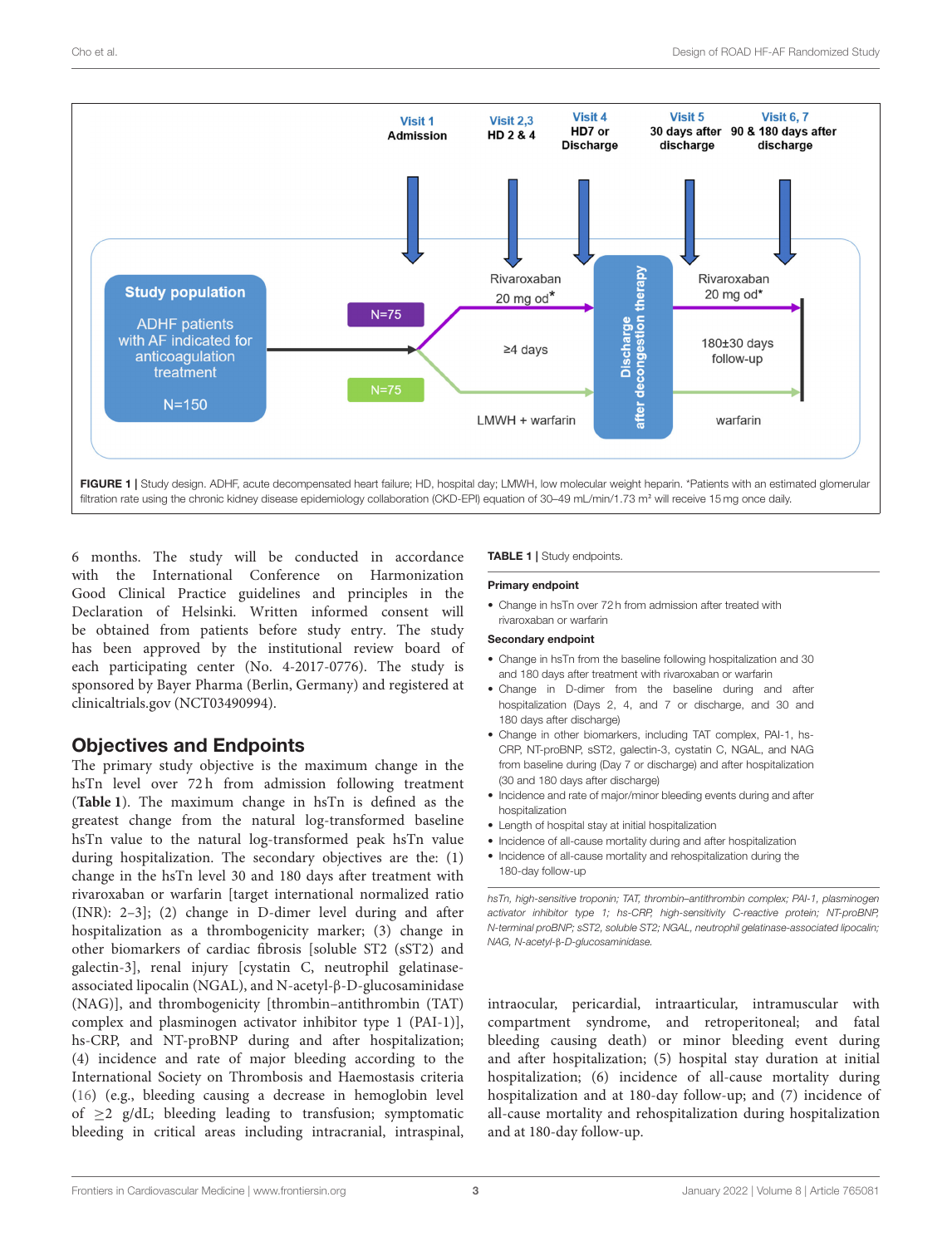## Data Monitoring and Study Management

A Data Safety Monitoring Committee (DSMB) composed of independent experts, will be responsible for overseeing patient safety. Study sites will be randomly monitored at least once a year. During site visits, the monitors will review protocol compliance to ensure that data are obtained for all eligible patients and verify source documents. All clinical events, including hospitalizations and deaths, will be monitored and verified by an adjudication committee, composed of independent experts. The adjudication committee will be composed of 2 independent experts and one chairperson. A disagreement will be reviewed by the two reviewers and tried to be resolved. If the two adjudicators disagree, the chairperson will receive the material together with both proposals and will select one proposal, overruling the other [\(17\)](#page-7-16).

## **Participants**

The study population will comprise ADHF patients with AF who have reduced EF and are hospitalized with a primary diagnosis of ADHF. The eligible patients at 10 participating hospitals in South Korea who meet all eligibility criteria will be considered for enrolment. Detailed inclusion and exclusion criteria are shown in **[Table 2](#page-3-0)**. The participants will be included if they meet all the following criteria: (1) hospitalized adult patients ( $\geq$ 19 years old) with a primary diagnosis of ADHF; (2) non-valvular atrial fibrillation patients, as documented on electrocardiography, with  $CHA<sub>2</sub>DS<sub>2</sub> - VASC Score of 2 or more; 3) a diagnosis of HF with$ reduced EF confirmed by a left ventricular EF of  $\leq 40\%$  using transthoracic echocardiography at the time of admission or within 1 year from the point before admission; and (3) meet at least one of the following criteria: dyspnea at rest, tachypnea (respiratory rate > 20/min), rales, or pulmonary edema on chest X-ray. Participants will be excluded from the study if they have a history of increased bleeding risk (e.g., major surgical procedure or trauma within 30 days; history of major bleeding; clinically significant gastrointestinal bleeding within 180 days; chronic hemorrhagic disorder; intracranial neoplasm, arteriovenous malformation, or aneurysm; platelet count of  $\langle 90,000/\mu L$ ), have a contraindication to anticoagulation therapy, have a diagnosis of acute coronary syndrome at the time of admission, are planned for percutaneous coronary intervention, coronary artery bypass graft surgery, or another invasive cardiac intervention (e.g., catheter ablation, pacemaker, cardiac resynchronization therapy, and implantable cardiac defibrillator implantation), are currently on dual antiplatelet therapy (aspirin and adenosine-diphosphate receptor antagonist) or single antiplatelet therapy with a novel antiplatelet agent (e.g., ticagrelor, prasugrel) or warfarin with INR > 2, have cardiogenic shock [systolic blood pressure (SBP): <80 mmHg], creatinine clearance <30 mL/min using creatininebased Chronic Kidney Disease Epidemiology Collaboration (CKD-EPI) equations, elevated liver enzymes (three-times the upper limit) or liver cirrhosis, uncontrolled hypertension (SBP > 180 mmHg), an allergy, adverse drug reaction, hypersensitivity to rivaroxaban or warfarin, have a life expectancy of <6 months (e.g., metastatic cancer), or are women who are pregnant or of child-bearing age.

<span id="page-3-0"></span>TABLE 2 | Inclusion and exclusion criteria.

| Inclusion criteria                                        | <b>Exclusion criteria</b><br>• History of increased bleeding risk* |  |  |  |  |
|-----------------------------------------------------------|--------------------------------------------------------------------|--|--|--|--|
| • 19 years of age or older                                |                                                                    |  |  |  |  |
| • Hospitalized patients with a primary                    | • Contraindication<br>tο                                           |  |  |  |  |
| diagnosis of ADHF                                         | anticoaqulation therapy                                            |  |  |  |  |
| • Non-valvular atrial fibrillation                        | syndrome<br>$\bullet$ Acute<br>coronary                            |  |  |  |  |
| patients, as documented on                                | diagnosis at the time of the                                       |  |  |  |  |
| electrocardiography, with                                 | admission                                                          |  |  |  |  |
| CHA <sub>2</sub> DS <sub>2</sub> -VASc Score of 2 or more | • Planned<br>percutaneous<br>for                                   |  |  |  |  |

- Diagnosis of heart failure with reduced ejection fraction confirmed by left ventricular ejection fraction of ≤40% at the time of the admission or within 1 year from the admission
- At least one of the following: i Dyspnea at rest ii Tachypnea

(respiratory rate > 20/min) iii Rales

iv Pulmonary edema on chest X-ray

ablation, pacemaker, CRT, ICD implantation) • Currently on dual antiplatelet therapy (aspirin and ADP receptor antagonist) or single antiplatelet therapy with a novel antiplatelet agent (e.g., ticagrelor, prasugrel) or warfarin with INR > 2

coronary intervention, coronary artery bypass graft surgery, or other cardiac invasive interventions (e.g., catheter

- Have cardiogenic shock (systolic blood pressure, SBP, <80 mmHg),
- Creatinine clearance < 30 mL/min using creatinine-based CKD-EPI equations
- Elevated liver enzymes (3 times the upper normal limit) or liver cirrhosis
- Uncontrolled hypertension (SBP  $> 180$  mmHa).
- Allergy, adverse drug reaction, or hypersensitivity to rivaroxaban or warfarin
- Life expectancy  $<$  6 months (e.g., metastatic cancer)
- Women who are pregnant or of child-bearing age

*ADHF, acute decompensated heart failure; CRT, cardiac resynchronization therapy; ICD, implantable cardiac defibrillator implantation; ADP, adenosine-diphosphate; CKD-EPI, Chronic Kidney Disease Epidemiology Collaboration; SBP, systolic blood pressure; INR, international normalized ratio.*

\**Major surgical procedure or trauma within 30 days; history of major bleeding; clinically significant gastrointestinal bleeding within 180 days; chronic hemorrhagic disorder; intracranial neoplasm, arteriovenous malformation, or aneurysm; platelet count* <*90,000*/µ*L.*

# Study Protocol

Eligible patients will be centrally randomized 1:1 to receive either warfarin or rivaroxaban using a study-specific electronic case-report form management system. Patients randomized to the rivaroxaban group will receive rivaroxaban 20 mg orally once daily; those with an estimated glomerular filtration rate of 30–49 mL/min/1.73 m², determined using the Chronic Kidney Disease Epidemiology Collaboration (CKD-EPI) equation, will receive 15 mg. Patients randomized to the warfarin group will receive warfarin 3 mg once daily for two consecutive days (2 mg once daily in patients with the body weight of <50 kg), followed by an appropriate dose once daily prescribed by the investigator at each center according to the patients' prothrombin time. The target INR is 2–3, and low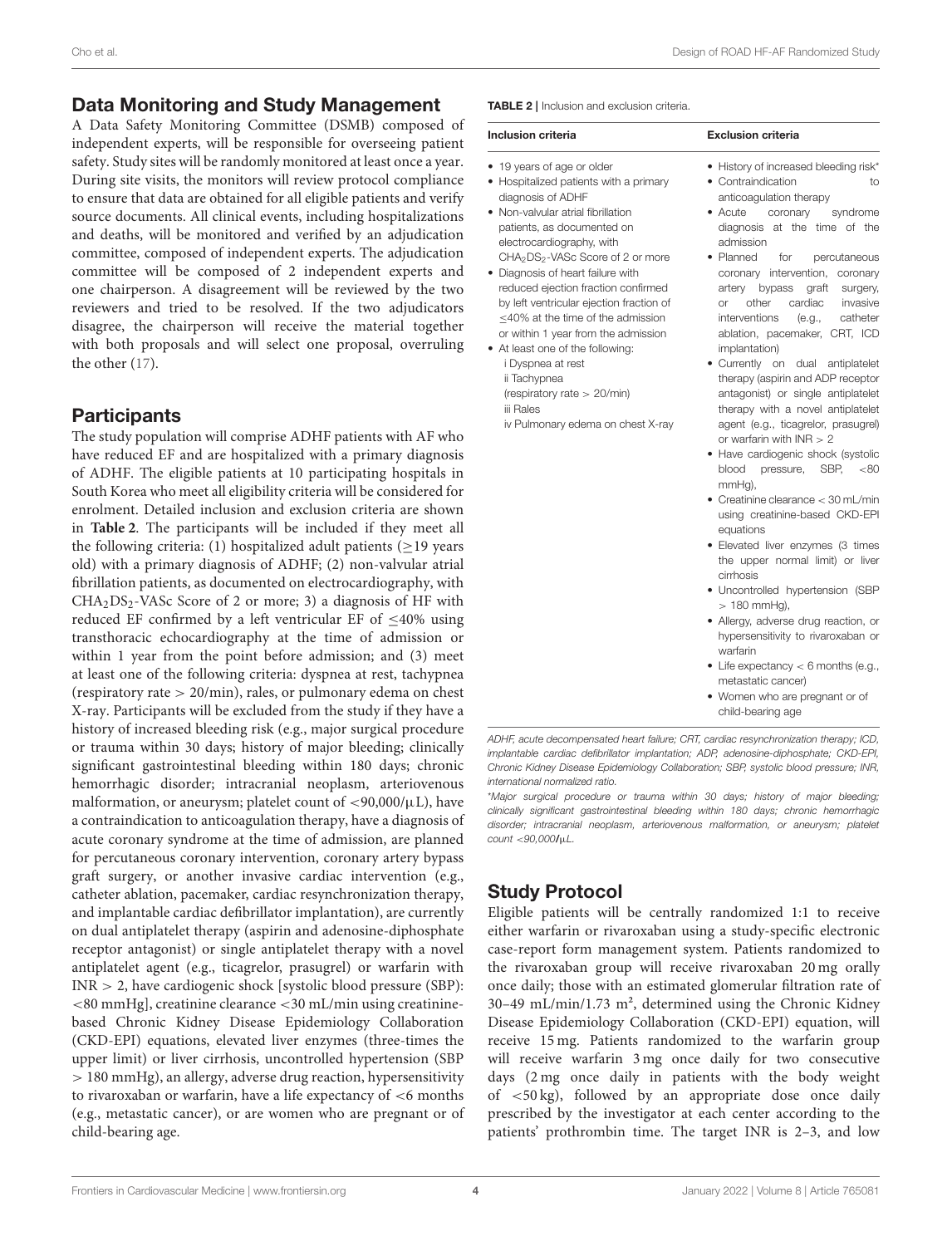#### Cho et al. Design of ROAD HF-AF Randomized Study

#### <span id="page-4-0"></span>TABLE 3 | Assessment schedule.

| Time point                            | In-hospital visits        |                           |                           | Post-discharge visits          |                          |                           |                            |
|---------------------------------------|---------------------------|---------------------------|---------------------------|--------------------------------|--------------------------|---------------------------|----------------------------|
|                                       | Visit 1<br>D <sub>1</sub> | Visit 2<br>D <sub>2</sub> | Visit 3<br>D <sub>4</sub> | Visit 4<br><b>DC 0 (or D7)</b> | Visit 5<br>$DC30 \pm 7D$ | Visit 6<br>DC $90 \pm 7D$ | Visit 7<br>DC $180 \pm 7D$ |
|                                       |                           |                           |                           |                                |                          |                           |                            |
| Medications*                          |                           |                           |                           |                                |                          |                           |                            |
| Vital signs                           |                           |                           |                           |                                |                          |                           |                            |
| Physical examination                  |                           |                           |                           |                                |                          |                           |                            |
| Evaluation of congestion <sup>'</sup> |                           |                           |                           |                                |                          |                           |                            |
| Height, body weight                   |                           |                           |                           |                                |                          |                           |                            |
| Prescription of study drug            |                           |                           |                           |                                |                          |                           |                            |
| Laboratory tests (local)              |                           |                           |                           |                                |                          |                           |                            |
| Laboratory tests (central)            |                           |                           |                           |                                |                          |                           |                            |
| Human-derived materials               |                           |                           |                           |                                |                          |                           |                            |
| HF symptoms (VAS, NYHA class)         |                           |                           |                           |                                |                          |                           |                            |
| Electrocardiography                   |                           |                           |                           |                                |                          |                           |                            |
| Chest X-ray                           |                           |                           |                           |                                |                          |                           |                            |
| Assessment of adverse events          |                           |                           |                           |                                |                          |                           |                            |
| Assessment of clinical outcomes       |                           |                           |                           |                                |                          |                           |                            |

*D, day; DC, discharge day; NYHA, New York Heart Association; VAS, visual analog scale.*

\**The following medications taken by a patient within* ∼*24 h prior to screening will be collected: aspirin, clopidogrel, warfarin, angiotensin converting enzyme inhibitor (ACEI), Angiotensin II Receptor Blocker (ARB), beta blocker, ivabradine, entresto, statin, omega 3 fatty acid, furosemide, torsemide, spironolactone, hydrochlorothiazide, thiazide-like, other diuretics, thiazolidinedione (TZD), Dipeptidyl-peptidase 4 (DPP4) inhibitor, metformin, sulfonylurea, Sodium-glucose transport protein 2 (SGLT2) inhibitor, insulin, dronedarone, other antiarrhythmics. The following concomitant medications at discharge will be collected: aspirin, clopidogrel, warfarin, ACE I, ARB, beta blocker, ivabradine, sacubitril/valsartan, statin, omega-3 polyunsaturated fatty acids, furosemide, torsemide, spironolactone, hydrochlorothiazide, thiazide-like, other diuretics, TZD, DPP4 inhibitor, metformin, sulfonylurea, SGLT2 inhibitor, insulin.*

†*Evaluation parameters are as follows: tachypnea, rales, S3 gallop, edema, orthopnea, bendopnea, neck vein engorgement.*

molecular weight heparin (enoxaparin, 1 mg/kg every 12 h) will be administered until the INR of participants reaches 2. All randomized patients will receive standard-of-care for HF management during index hospitalization and follow-up period of 180 days after discharge. Following randomization, HF and any other comorbidities will be managed appropriately. However, anticoagulation with any drugs other than the study treatments will be avoided.

Patients will be assessed periodically at pre-specified study visits during hospitalization [visits 1 (day 1), 2 (day 2), 3 (day 4), and 4 (day 7 or discharge, whichever occurs first)] and after hospitalization [visits 5 (discharge day 30), 6 (discharge day 90), and 7 (discharge day 180)] (**[Figure 1](#page-2-0)**). Vital signs, and HF signs and symptoms will be assessed according to the New York Heart Association functional class and visual analog scale for dyspnea from discharge to day 180 (**[Table 3](#page-4-0)**). Additionally, adverse events will be recorded at all visits.

Blood will be collected locally at pre-specified visits and analyzed for biomarkers and end-organ function. A detailed list of hematology, chemistry, and coagulation assessments is presented in **[Table 4](#page-5-0)**. Biomarker analyses will be performed in a central laboratory. A subset of blood chemistry tests, including blood urea nitrogen, creatinine, electrolytes (Na<sup>+</sup>, K<sup>+</sup>, Cl<sup>−</sup>), and liver enzymes (serum alanine aminotransferase and aspartate aminotransferase) will be repeated by the central laboratory to confirm the accuracy of the laboratory data from local centers. If there is a discrepancy in blood chemical tests between the central laboratory and local centers, the results from the central laboratory will be used for the analysis. Blood samples will be stored for future biomarker analyses. Electrocardiograms will be obtained and interpreted locally at each visit and sent to a central laboratory for evaluation.

## Statistical Considerations

### Sample Size

Data on hsTn in patients with ADHF and AF after anticoagulation treatment are lacking. However, hsTn was studied as a potential biomarker in patients with ADHF in the RELAX-AHF trial of serelaxin [\(18,](#page-7-17) [19\)](#page-7-18). As the hsTn level is related to ADHF, information on hsTn from RELAX-AHF can be used, based on the following assumptions. Based on a feasibility assessment, 150 patients (75 patients in each treatment group) are planned for enrolment. In the RELAX-AHF study, the geometric mean of hsTn at the baseline and 95% confidence interval (CI) was 0.034 (0.032–0.037), with 581 patients. Therefore, assuming the log-scaled standard deviation is 0.75, with a sample size of 75 patients, the maximum imprecision of the geometric mean is 18%, which is considered to provide reasonable precision of estimate. The rate of drop-out is not considered in the calculation as the primary endpoints will be evaluated during hospitalization, and the drop-out rate is anticipated to be very low.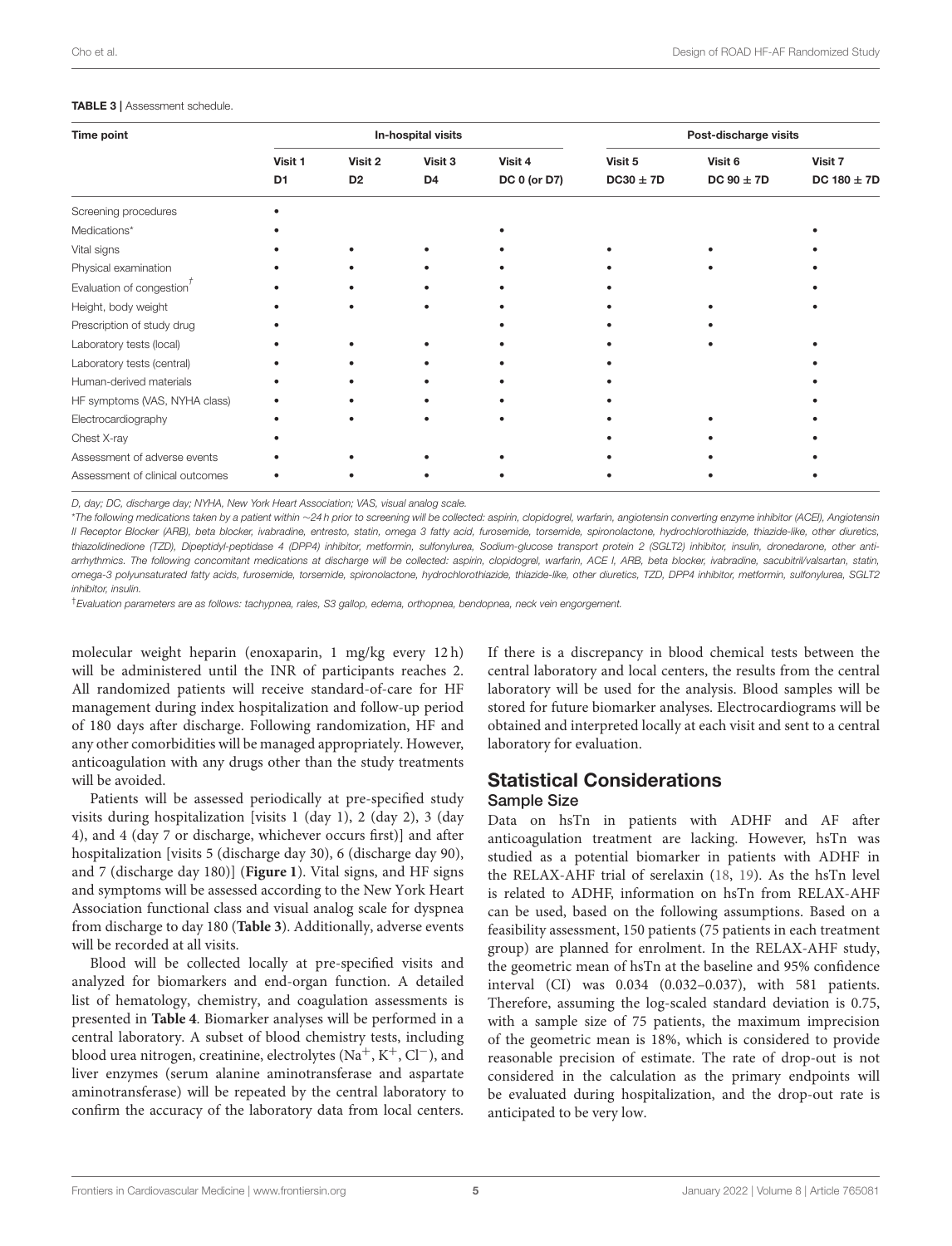<span id="page-5-0"></span>

| TABLE 4   Hematology, chemistry, and coagulation assessments. |
|---------------------------------------------------------------|
|---------------------------------------------------------------|

| Category    | Lists                                                                                                                                                                                                                                                                             |
|-------------|-----------------------------------------------------------------------------------------------------------------------------------------------------------------------------------------------------------------------------------------------------------------------------------|
| Hematology  | White blood cell count, red blood cell count.<br>hemoglobin, hematocrit, platelet, mean<br>corpuscular volume, red cell distribution width,<br>neutrophil count, and lymphocyte count                                                                                             |
| Chemistry   | Calcium, inorganic phosphate, fasting<br>glucose, uric acid, cholesterol, total protein,<br>albumin, alkaline phosphatase, total bilirubin,<br>serum alanine aminotransferase, aspartate<br>aminotransferase, sodium, potassium,<br>chloride, blood urea nitrogen, and creatinine |
| Coaqulation | Prothrombin time (INR)                                                                                                                                                                                                                                                            |
| Urine lab   | Specific gravity, pH, protein, glucose, ketone,<br>red blood cell, urobilinogen, bilirubin, nitrite,<br>and white blood cell                                                                                                                                                      |

*INR, international normalized ratio.*

## Analyses

As the current study is not powered for clinical hypothesis testing, statistical analyses will be explorative and descriptive. All variables will be analyzed descriptively: categorical variables will be presented as frequency tables (absolute and relative frequencies with 95% CI) and continuous variables by summary statistics (mean, standard variation, minimum, median quartile, and maximum, and 95% CI). We will analyze circulating hsTn and other quantitative biomarkers with natural logtransformation, and the geometric mean with 95% CI will be provided for each visit. The adjusted geometric means of the maximum change in hsTn from the baseline to hospitalization will be evaluated using an analysis of covariance model, with the value at admission as a covariate, and stratification factors used for randomization and treatment as a factor. The treatment geometric mean ratio, which reflects the treatment difference between rivaroxaban and warfarin, as well as its 95% CI, will also be provided.

A survival analysis will be performed to describe the time from hospital admission to the composite endpoint, including allcause mortality and rehospitalization. Kaplan–Meier estimates and plots will be obtained for each treatment. The hazard ratio for rivaroxaban over warfarin and its 95% CI will be generated from the Cox-proportional model. The incidence of all-cause mortality during hospitalization will be summarized in a frequency table with the corresponding percentage and 95% CI. The incidence of major and minor bleeding events during the study will be summarized in a frequency table with percentage and corresponding 95% CI. To adjust variations in treatment duration during the study, the incidence rate (number of patients with bleeding events divided by the cumulative person-time on treatment) will also be provided.

## **DISCUSSION**

Despite advances in pharmacological therapy and devices for patients with HF, mortality, both in-hospital and postdischarge, remains high. Ongoing myocardial ischemic damage and hypercoagulability during and after hospitalization might be associated with poor outcomes. A recent prospective trial demonstrated that treatment with low-dose rivaroxaban, a factor Xa antagonist, decreased the rate of stroke or TIA in patients with chronic HF and coronary artery disease with sinus rhythm after a recent worsening episode compared with the placebo [\(10\)](#page-7-9). This suggests that anticoagulation with factor Xa antagonists might reduce myocardial damage during hospitalization and improve outcomes in patients with ADHF and AF compared with warfarin treatment. ROAD HF-AF is designed to evaluate the potential benefits of rivaroxaban on myocardial and renal damage compared with VKAs, using surrogate biomarkers in hospitalized patients with ADHF and AF.

## Early Effect of Rivaroxaban on Circulating hsTn Levels in Hospitalized Patients With Acute Decompensated HF

Troponin (Tn) level is frequently elevated in patients with ADHF, even without clinically evident coronary artery disease [\(20\)](#page-7-19). The circulating troponin (cTn) level has been reported to be a reliable prognostic marker for short- and long-term outcomes in patients with ADHF [\(21,](#page-7-20) [22\)](#page-7-21). Furthermore, studies on serial cTn measurements throughout hospitalization reported that patients with persistently elevated cTn had a worse prognosis than those without persistently elevated cTn [\(23\)](#page-7-22). More recently, in a subgroup analysis of the RELAX-AHF study [\(19\)](#page-7-18), the peak change in hsTn was found to be an independent risk predictor for cardiovascular death or renal injury/HF hospitalization and cardiovascular mortality up to 6 months. We will evaluate the benefit of rivaroxaban compared with VKAs using the peak change in hsTn in patients with ADHF and AF during hospitalization. According to RELAX-AHF study, the peak value of high hsTn was measured at day 2–day 5. Therefore, measuring the maximum change in the hsTn level over 72 h from admission as a primary endpoint would be reasonable.

# Justification for the Extended Therapeutic Intervention and Follow-Up

Studies on the efficacy of novel target drugs, such as ularitide or serelaxin, during short-term hospitalization reported unsatisfactory long-term outcomes in patients with ADHF [\(24,](#page-7-23) [25\)](#page-7-24). Furthermore, the results of the ASTRONAUT study, which investigated the change in Tn between the pre- and early postdischarge periods (1 month) in hospitalized patients with ADHF, demonstrated that patients experienced an extended period of vulnerability to cardiac injury after the index hospitalization [\(26\)](#page-7-25). Therefore, in our study, anticoagulation evaluation in both rivaroxaban and VKAs groups will be continued for 6 months, and the long-term effect will be assessed as a secondary outcome. For example, the serial changes in hsTn and clinical outcomes will be followed up to 6 months. The extended treatment and follow-up assessments are expected to elucidate the long-term efficacy and safety of rivaroxaban. Furthermore, we will evaluate the clinical effect of changes in hsTn during hospitalization and early-discharge on long-term clinical outcomes.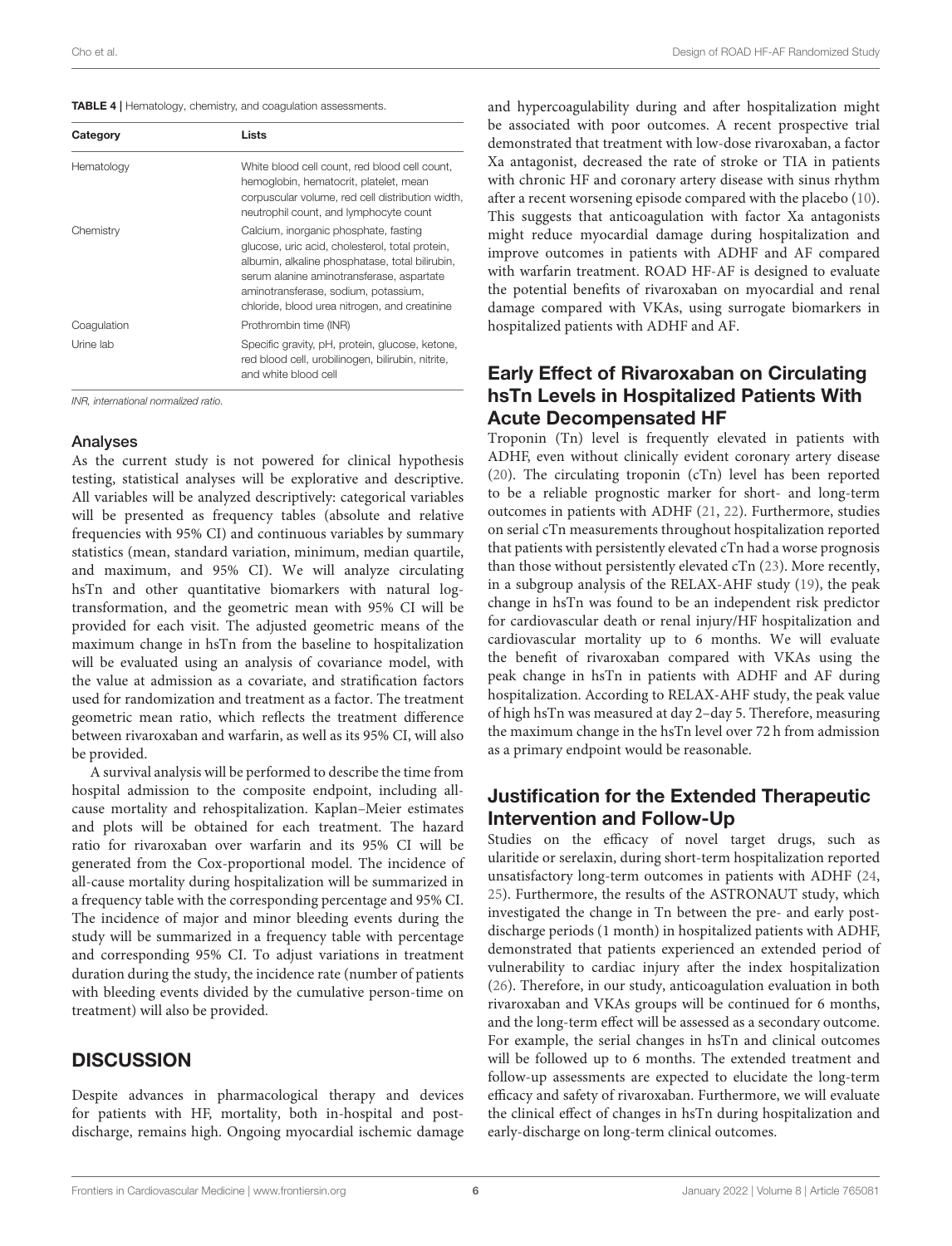# Thrombogenicity Biomarkers as a Secondary Outcome

In addition to hsTn, we will investigate changes in novel biomarkers associated with thrombogenicity, renal comorbidity, and cardiac fibrosis. In terms of thrombogenicity biomarkers, we will explore changes in D-dimer, TAT complex, and PAI-1 as a secondary outcome. D-Dimer is a product of fibrin turnover and is widely utilized as a biomarker of thrombosis. Patients with HF were reported to have increased levels of D-dimer and TAT complex; elevated levels of D-dimer at the time of hospital admission have been associated with in-hospital stroke risk in patients with HF [\(27\)](#page-7-26). The TAT complex is a protein complex comprising inhibited thrombin with antithrombin and reflects the functional state of the coagulation system [\(28\)](#page-7-27). Additionally, PAI-1 inhibits the formation of plasmin and breakdown of fibrin clots and is thus a crucial inhibitor of the fibrinolytic pathway [\(29\)](#page-7-28). Elevated PAI-1 levels are independently associated with the risk of cardiovascular disease [\(30\)](#page-7-29). In our study, an analysis of these biomarkers will provide valuable information on the effects of rivaroxaban and warfarin on thrombosis.

# Renal Biomarkers as a Secondary **Outcome**

Here, we will explore changes in NGAL and NAG, which are markers of renal injury, from the baseline to the day of discharge, and 30 and 180 days after discharge to elucidate the benefits of rivaroxaban compared with a VKA. NGAL, a protein bound to gelatinase, was initially detected in neutrophil granules [\(11\)](#page-7-10). Given that NGAL is secreted in the thick ascending limb of the kidney in response to renal injury, it has been used as a biomarker for the early detection of renal injury in various clinical settings. Furthermore, NAG is an enzyme found in the lysosomes of renal proximal tubular cells. Urinary NAG excretion is increased under proximal tubular cell injury. Several studies have shown that increased urinary NAG is independently related to adverse outcomes in patients with acute and chronic HF [\(31\)](#page-7-30). Thus, in our study, assessing changes in these renal biomarkers will provide valuable information regarding the renal benefits of rivaroxaban compared with the VKA in conjunction with other established biomarkers of renal function.

# Cardiac Fibrosis Biomarkers as a Secondary Outcome

sST2 is a soluble isoform of ST2, which is released under myocardial stress. sST2 can be used as a useful prognostic marker in patients with chronic HF, and a recent study reported the usefulness of serial sST2 measurements in the ADHF setting. We will also investigate galectin-3, which is associated with inflammation and fibrosis. In the PRIDE study [\(32\)](#page-7-31), galectin-3 level had an independent and incremental prognostic value over NT-proBNP for predicting mortality and recurrent HF in patients with ADHF. The use of sST2 and galectin-3 as prognostic biomarkers was recommended in the 2017 American College of Cardiology/American Heart Association/Heart Failure Society of America HF guidelines [\(33\)](#page-8-0). Considering that myocardial fibrosis is a chronic process, we will evaluate changes in these surrogates for cardiac fibrosis from admission to 6 months after discharge.

# **LIMITATIONS**

This is an exploratory, descriptive study, which will include 150 patients. Therefore, it is not powered to determine differences in clinical adverse events, including mortality or major/minor bleeding. However, this study will provide information on the potential beneficial effect of rivaroxaban compared to warfarin on myocardial and renal injury by the biomarker levels. This information is expected to be used as substantial evidence for future large-scale clinical studies. Additionally, this study is not blinded, which can lead to potential bias.

# CONCLUSIONS

We hypothesize that, compared with warfarin, rivaroxaban will reduce myocardial/renal injury and hemodynamic stress as reflected by the biomarker levels with an onset within 72 h, with an acceptable tolerability in hospitalized patients with ADHF and AF. Based on the results of this study, we hope to facilitate future biomarker-based, large-scale outcome trials in patients with ADHF and AF.

# ETHICS STATEMENT

The studies involving human participants were reviewed and approved by the Institutional Review Board of each participating center: Severance Hospital (No. 4-2017-0776), Keimyung University Dongsan Medical Center (2017-11- 070), Kyung Hee University Hospital (KHUH 2017-12-010- 002), Yeungnam University Medical Center (2017-11-027), Chung-Ang University Medical Center (1711-010-304), Yonsei University Wonju Severance Christian Hospital (CR117080), Gangnam Severance Hospital (3-2017-0287), Gachon University Gil Medical Center (GAIRB2018-063), Ewha Womans University Hospital (2017-11-032), and Catholic University of Korea Bucheon ST. MARY'S Hospital (HC18-MEDV-0015). The patients/participants provided their written informed consent to participate in this study.

# AUTHOR CONTRIBUTIONS

IC, JO, and S-MK organized the database. IC and JO performed the statistical analysis. IC wrote the first draft of the manuscript. All authors contributed to the conception, design, patient enrollment of the study, contributed to manuscript revision, read, and approved the submitted version.

# FUNDING

This work was supported by Bayer Pharma, Berlin, Germany.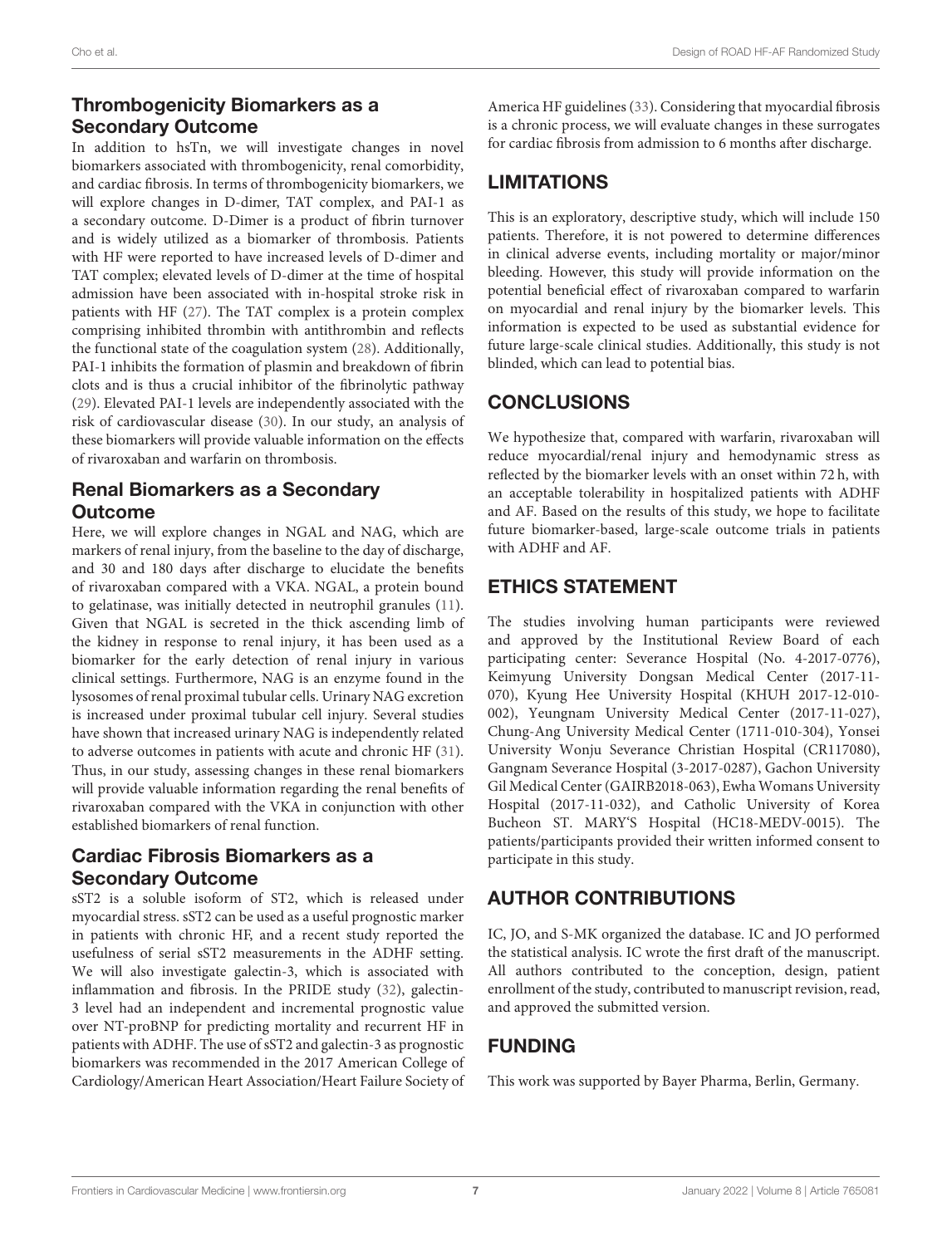# **REFERENCES**

- <span id="page-7-0"></span>1. Ponikowski P, Voors AA, Anker SD, Bueno H, Cleland JGF, Coats AJS, et al. 2016 ESC guidelines for the diagnosis treatment of acute chronic heart failure: the task force for the diagnosis treatment of acute chronic heart failure of the european society of cardiology (ESC) developed with the special contribution of the heart failure association (HFA) of the ESC. Eur Heart J. (2016) 37:2129–200. doi: [10.1093/eurheartj/ehw128](https://doi.org/10.1093/eurheartj/ehw128)
- <span id="page-7-1"></span>2. Kang S-M, Cho M-C. Prognostic factors in hospitalization for heart failure in Asia. Heart Fail Clin. (2015) 11:543–50. doi: [10.1016/j.hfc.2015.07.006](https://doi.org/10.1016/j.hfc.2015.07.006)
- <span id="page-7-2"></span>3. Witt BJ, Brown RD, Jacobsen SJ, Weston SA, Ballman KV, Meverden RA, et al. Ischemic stroke after heart failure: a community-based study. Am Heart J. (2006) 152:102–9. doi: [10.1016/j.ahj.2005.10.018](https://doi.org/10.1016/j.ahj.2005.10.018)
- <span id="page-7-3"></span>4. Nieminen MS, Brutsaert D, Dickstein K, Drexler H, Follath F, Harjola V-P, et al. EuroHeart failure survey II (EHFS II): a survey on hospitalized acute heart failure patients: description of population. Euro Heart J. (2006) 27:2725–36. doi: [10.1093/eurheartj/ehl193](https://doi.org/10.1093/eurheartj/ehl193)
- <span id="page-7-4"></span>5. Kirchhof P, Benussi S, Kotecha D, Ahlsson A, Atar D, Casadei B, et al. 2016 ESC Guidelines for the management of atrial fibrillation developed in collaboration with EACTS. Eur Heart J. (2016) 37:2893– 962. doi: [10.5603/KP.2016.0172](https://doi.org/10.5603/KP.2016.0172)
- <span id="page-7-5"></span>6. Ferreira J, Ezekowitz MD, Connolly SJ, Brueckmann M, Fraessdorf M, Reilly PA, et al. Dabigatran compared with warfarin in patients with atrial fibrillation and symptomatic heart failure: a subgroup analysis of the RE-LY trial. Eur J Heart Fail. (2013) 15:1053–61. doi: [10.1093/eurjhf/hft111](https://doi.org/10.1093/eurjhf/hft111)
- <span id="page-7-6"></span>7. Diepen Sv, Hellkamp AS, Patel MR, Becker RC, Breithardt G, Hacke W, et al. Efficacy and safety of rivaroxaban in patients with heart failure and nonvalvular atrial fibrillation. Circul Heart Fail. [\(2013\) 6:740–7. doi: 10.1161/CIRCHEARTFAILURE.113.](https://doi.org/10.1161/CIRCHEARTFAILURE.113.000212) 000212
- <span id="page-7-7"></span>8. Zannad F, Stough WG, Regnault V, Gheorghiade M, Deliargyris E, Gibson CM, et al. Is thrombosis a contributor to heart failure pathophysiology? Possible mechanisms, therapeutic opportunities, and clinical investigation challenges. Int J Cardiol. [\(2013\) 167:1772–82. doi: 10.1016/j.ijcard.2012.](https://doi.org/10.1016/j.ijcard.2012.12.018) 12.018
- <span id="page-7-8"></span>9. Gheorghiade M, Vaduganathan M, Fonarow GC, Greene SJ, Greenberg BH, Liu PP, et al. Anticoagulation in heart failure: current status and future direction. Heart Fail Rev. [\(2013\) 18:797–813. doi: 10.1007/s10741-012-](https://doi.org/10.1007/s10741-012-9343-x) 9343-x
- <span id="page-7-9"></span>10. Mehra MR, Vaduganathan M, Fu M, Ferreira JP, Anker SD, Cleland JGF, et al. A comprehensive analysis of the effects of rivaroxaban on stroke or transient ischaemic attack in patients with heart failure, coronary artery disease, and sinus rhythm: the COMMANDER HF trial. Euro Heart J. (2019) 40:3593–602. doi: [10.1093/eurheartj/ehz427](https://doi.org/10.1093/eurheartj/ehz427)
- <span id="page-7-10"></span>11. Ibrahim NE, Januzzi JL Jr. Established and emerging roles of biomarkers in heart failure. Circ Res. (2018) 123:614– 29. doi: [10.1161/CIRCRESAHA.118.312706](https://doi.org/10.1161/CIRCRESAHA.118.312706)
- <span id="page-7-11"></span>12. Collins SP, Jenkins CA, Harrell FE Jr, Liu D, Miller KF, Lindsell CJ, et al. Identification of emergency department patients with acute heart failure at low risk for 30-day adverse events: the STRATIFY decision tool. JACC Heart Fail. [\(2015\) 3:737–47. doi: 10.1016/j.jchf.2015.](https://doi.org/10.1016/j.jchf.2015.05.007) 05.007
- <span id="page-7-12"></span>13. Takashio S, Yamamuro M, Izumiya Y, Sugiyama S, Kojima S, Yamamoto E, et al. Coronary microvascular dysfunction and diastolic load correlate with cardiac troponin T release measured by a highly sensitive assay in patients with nonischemic heart failure. J Am Coll Cardiol. (2013) 62:632– 40. doi: [10.1016/j.jacc.2013.03.065](https://doi.org/10.1016/j.jacc.2013.03.065)
- <span id="page-7-13"></span>14. Metra M, Cotter G, Davison BA, Felker GM, Filippatos G, Greenberg BH, et al. Effect of serelaxin on cardiac, renal, and hepatic biomarkers in the relaxin in acute heart failure (RELAX-AHF) development program: correlation with outcomes. J Am Coll Cardiol. (2013) 61:196–206. doi: [10.1016/j.jacc.2012.11.005](https://doi.org/10.1016/j.jacc.2012.11.005)
- <span id="page-7-14"></span>15. Masson S, Anand I, Favero C, Barlera S, Vago T, Bertocchi F, et al. Serial measurement of cardiac troponin T using a highly sensitive assay in patients with chronic heart failure: data from 2 large randomized clinical trials. Circulation. (2012) 125:280–8. doi: [10.1161/CIRCULATIONAHA.111.044149](https://doi.org/10.1161/CIRCULATIONAHA.111.044149)
- <span id="page-7-15"></span>16. Schulman S, Kearon C, Subcommittee on Control of Anticoagulation of the Scientific and Standardization Committee of the International Society

on Thrombosis and Haemostasis. Definition of major bleeding in clinical investigations of antihemostatic medicinal products in non-surgical patients. J Thromb Haemost. (2005) 3:692–4. doi: [10.1111/j.1538-7836.2005.01204.x](https://doi.org/10.1111/j.1538-7836.2005.01204.x)

- <span id="page-7-16"></span>17. Kjoller E, Hilden J, Winkel P, Frandsen NJ, Galatius S, Jensen G, et al. Good interobserver agreement was attainable on outcome adjudication in patients with stable coronary heart disease. J Clin Epidemiol. [\(2012\) 65:444–53. doi: 10.1016/j.jclinepi.2011.](https://doi.org/10.1016/j.jclinepi.2011.09.011) 09.011
- <span id="page-7-17"></span>18. Teerlink JR, Cotter G, Davison BA, Felker GM, Filippatos G, Greenberg BH, et al. Serelaxin, recombinant human relaxin-2, for treatment of acute heart failure (RELAX-AHF): a randomised, placebo-controlled trial. Lancet. [\(2013\) 381:29–39. doi: 10.1016/S0140-6736\(12\)61](https://doi.org/10.1016/S0140-6736(12)61855-8) 855-8
- <span id="page-7-18"></span>19. Felker GM, Mentz RJ, Teerlink JR, Voors AA, Pang PS, Ponikowski P, et al. Serial high sensitivity cardiac troponin T measurement in acute heart failure: insights from the RELAX-AHF study. Eur J Heart Fail. (2015) 17:1262– 70. doi: [10.1002/ejhf.341](https://doi.org/10.1002/ejhf.341)
- <span id="page-7-19"></span>20. Kociol RD, Pang PS, Gheorghiade M, Fonarow GC, O'Connor CM, Felker GM. Troponin elevation in heart failure: prevalence, mechanisms, and clinical implications. J Am Coll Cardiol. (2010) 56:1071–8. doi: [10.1016/j.jacc.2010.06.016](https://doi.org/10.1016/j.jacc.2010.06.016)
- <span id="page-7-20"></span>21. Peacock WF, De Marco T, Fonarow GC, Diercks D, Wynne J, Apple FS, et al. Cardiac troponin and outcome in acute heart failure. N Engl J Med. (2008) 358:2117–26. doi: [10.1056/NEJMoa0706824](https://doi.org/10.1056/NEJMoa0706824)
- <span id="page-7-21"></span>22. Parenti N, Bartolacci S, Carle F, Angelo F. Cardiac troponin I as prognostic marker in heart failure patients discharged from emergency department. Intern Emerg Med. [\(2008\) 3:43–7. doi: 10.1007/s11739-008-](https://doi.org/10.1007/s11739-008-0092-8) 0092-8
- <span id="page-7-22"></span>23. Metra M, Nodari S, Parrinello G, Specchia C, Brentana L, Rocca P, et al. The role of plasma biomarkers in acute heart failure. Serial changes and independent prognostic value of NT-proBNP and cardiac troponin-T. Eur J Heart Fail. [\(2007\) 9:776–86. doi: 10.1016/j.ejheart.2007.](https://doi.org/10.1016/j.ejheart.2007.05.007) 05.007
- <span id="page-7-23"></span>24. Packer M, O'Connor C, McMurray JJV, Wittes J, Abraham WT, Anker SD, et al. Effect of ularitide on cardiovascular mortality in acute heart failure. N Engl J Med. (2017) 376:1956–64. doi: [10.1056/NEJMoa1601895](https://doi.org/10.1056/NEJMoa1601895)
- <span id="page-7-24"></span>25. Metra M, Teerlink JR, Cotter G, Davison BA, Felker GM, Filippatos G, et al. Effects of serelaxin in patients with acute heart failure. N Engl J Med. (2019) 381:716–26.
- <span id="page-7-25"></span>26. Greene SJ, Butler J, Fonarow GC, Subacius HP, Ambrosy AP, Vaduganathan M, et al. Pre-discharge and early post-discharge troponin elevation among patients hospitalized for heart failure with reduced ejection fraction: findings from the ASTRONAUT trial. Eur J Heart Fail. (2018) 20:281– 91. doi: [10.1002/ejhf.1019](https://doi.org/10.1002/ejhf.1019)
- <span id="page-7-26"></span>27. Hamatani Y, Nagai T, Nakai M, Nishimura K, Honda Y, Nakano H, et al. Elevated plasma D-dimer level is associated with short-term risk of ischemic stroke in patients with acute heart failure. Stroke. (2018) 49:1737– 40. doi: [10.1161/STROKEAHA.118.021899](https://doi.org/10.1161/STROKEAHA.118.021899)
- <span id="page-7-27"></span>28. Lippi G, Cervellin G, Franchini M, Favaloro EJ. Biochemical markers for the diagnosis of venous thromboembolism: the past, present and future. J Thromb Thrombolysis. [\(2010\) 30:459–71. doi: 10.1007/s11239-010-](https://doi.org/10.1007/s11239-010-0460-x) 0460-x
- <span id="page-7-28"></span>29. Song C, Burgess S, Eicher JD, O'Donnell CJ, Johnson AD. Causal effect of plasminogen activator inhibitor type 1 on coronary heart disease. J Am Heart Assoc. (2017) 6:e004918.
- <span id="page-7-29"></span>30. Jung RG, Motazedian P, Ramirez FD, Simard T, Di Santo P, Visintini S, et al. Association between plasminogen activator inhibitor-1 and cardiovascular events: a systematic review and meta-analysis. Thromb J. (2018) 16:12. doi: [10.1186/s12959-018-0166-4](https://doi.org/10.1186/s12959-018-0166-4)
- <span id="page-7-30"></span>31. Jungbauer CG, Birner C, Jung B, Buchner S, Lubnow M, von Bary C, et al. Kidney injury molecule-1 and N-acetyl-beta-D-glucosaminidase in chronic heart failure: possible biomarkers of cardiorenal syndrome. Eur J Heart Fail. (2011) 13:1104–10. doi: [10.1093/eurjhf/hfr102](https://doi.org/10.1093/eurjhf/hfr102)
- <span id="page-7-31"></span>32. van Kimmenade RR, Januzzi JL, Ellinor PT, Sharma UC, Bakker JA, Low AF, et al. Utility of amino-terminal pro-brain natriuretic peptide, galectin-3, and apelin for the evaluation of patients with acute heart failure. J Am Coll Cardiol. [\(2006\) 48:1217–24. doi: 10.1016/j.jacc.2006.](https://doi.org/10.1016/j.jacc.2006.03.061) 03.061